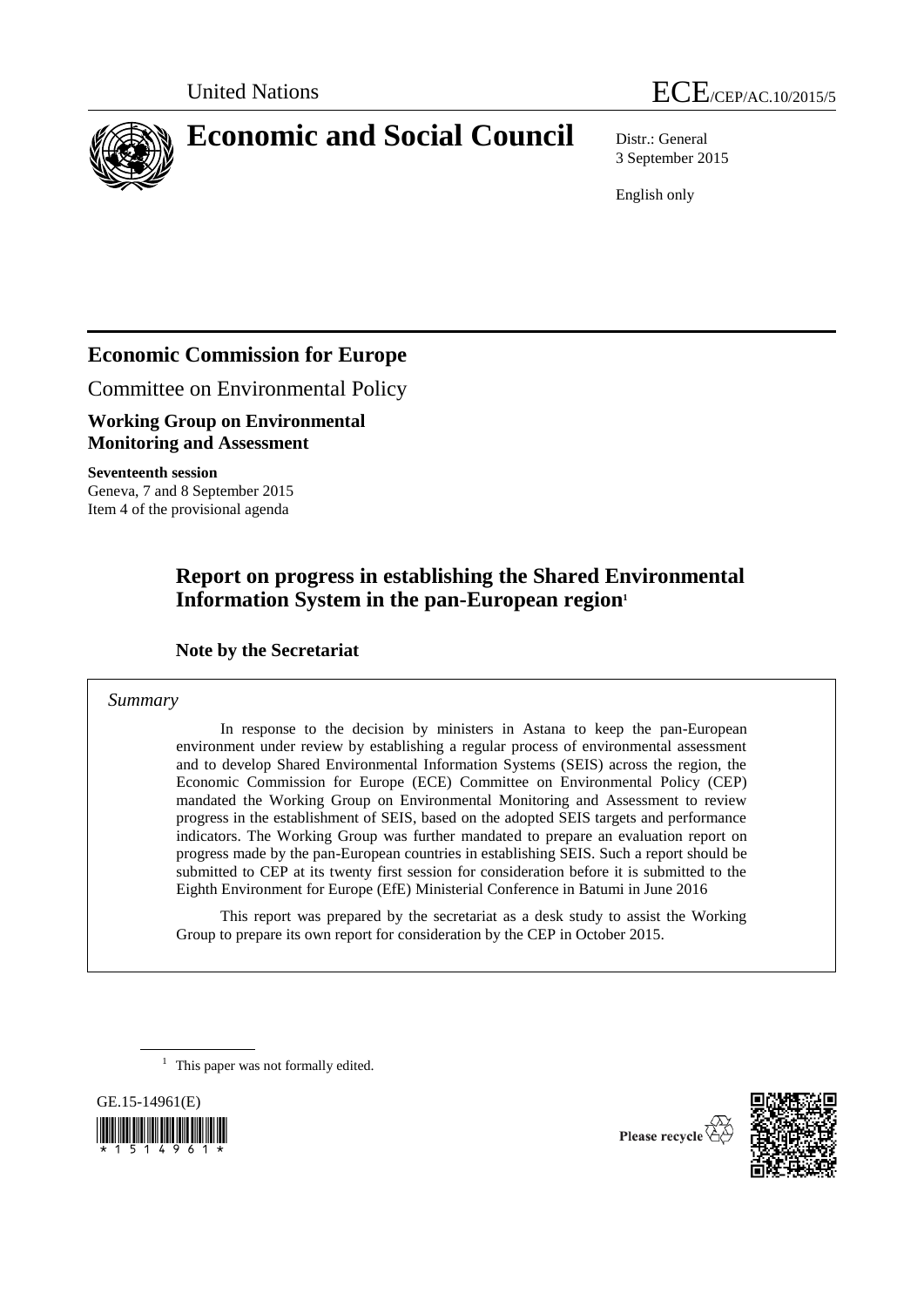### **I. Introduction**

1. The ministers of environment from the pan-European region present at the Seventh Environment for Europe Ministerial Conference (Astana, 21–23 September 2011) recognized the challenges to access the data and information necessary for the generation of environmental assessments and decided to address them. They committed to establish a regular process of environmental assessment for the pan-European region<sup>2</sup> based on the Shared Environmental Information System (SEIS) — an approach that, with the support of modern technologies such as the Internet, would link all existing data and information flows relevant at the country and international levels in support of the regular environmental assessment process.

2. The United Nations Economic Commission for Europe (ECE) Committee for Environmental Policy (CEP) has been overseeing the efforts taken in the pan-European region to establish a regular environmental assessment process and to develop SEIS including by setting up a Group of Friends of SEIS to provide it with recommendations. CEP at its twentieth session (Geneva, 28–31 October 2014) adopted targets and performance indicators for measuring the progress in establishing and operating SEIS as developed by the Friends of SEIS. It further mandated the Working Group on Environmental Monitoring and Assessment (Working Group) to review the progress in the establishment of SEIS, based on the adopted targets and performance indicators, with a view to preparing an assessment report for the Eighth Environment for Europe (EfE) Ministerial Conference in Batumi in June 2016. An initial version of that report should be submitted to CEP at its twenty first session for its consideration.

3. To be able to prepare the progress report the Working Group had to define the content  $-$  i.e. specific data sets  $-$  for the pan-European SEIS. In addition, the Working Group needed to provide the countries with a reporting mechanism for the collection of information necessary to evaluate SEIS development in accordance with the SEIS targets and performance indicators.

4. The Working Group agreed at its sixteenth session (Istanbul, 16–17 April 2015) on the initial SEIS content consisting of 67 specific data sets, of which 25 refer to the theme of air pollution and ozone depletion, 4 to climate change, 20 to water, 4 to biodiversity, 2 to land and soil, 4 to energy and 8 to waste. It further agreed that it would evaluate the pan-European countries performance in establishing SEIS in 2015 by verifying the production and on-line sharing of the 67 data sets.

5. The Working Group also accepted a concept of a reporting mechanism for evaluating the effective production and on-line sharing of the agreed data sets in accordance with the SEIS targets and performance indicators. The reporting mechanism requires that each SEIS data set is evaluated on five elements: on-line accessibility, update regularity, application of a standard production methodology, data interpretation availability and information on data source. That evaluation is to be done by SEIS focal points in the ECE countries and reviewed by the European Environment Agency  $(EEA)^3$  for its member countries and by ECE secretariat for the countries of South-Eastern and Eastern Europe, Caucasus and Central Asia and other pan-European countries not covered by EEA.

<sup>&</sup>lt;sup>2</sup> The pan-European region under the Environment for Europe Process covers the full membership of the United Nations Economic Commission for Europe (ECE), i.e. its56 ECE member States. <sup>3</sup> EEA members are the ECE countries members of the European Union as well as Iceland, Lichtenstein, Norway, Switzerland and Turkey.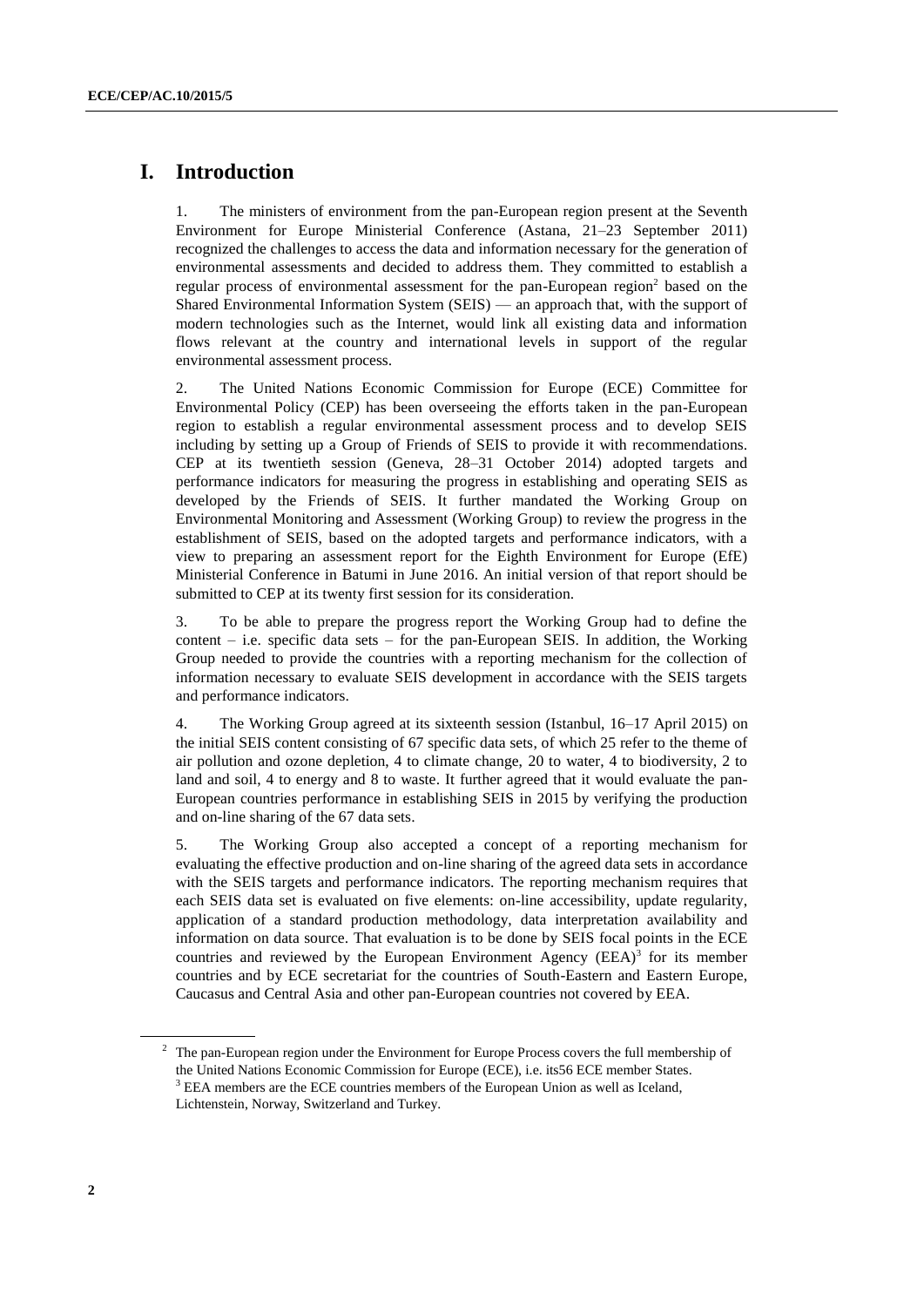6. The current report contains a desk study evaluating SEIS establishment in the pan-European region. It was prepared by the secretariat to support the discussion by the Working Group on the review of progress in the establishment of SEIS and to serve as a basis for the Working Group to elaborate its report for consideration by CEP at its  $21<sup>st</sup>$ session.

### **II. Evaluation of performance in developing the Shared Environmental Information System in the pan-European region**

7. The evaluation of performance in developing SEIS has been made as part of an exercise aimed at testing the SEIS reporting mechanism. During the testing, the availability and accessibility of 67 SEIS data sets and related information were rated for 53 pan-European countries: Albania, Armenia, Austria, Azerbaijan, Belarus, Belgium, Bosnia and Herzegovina, Bulgaria, Canada, Croatia, Cyprus, Czech Republic, Denmark, Estonia, Finland, France, Georgia, Germany, Greece, Hungary, Iceland, Ireland, Israel, Italy, Kazakhstan, Kyrgyzstan, Latvia, Liechtenstein, Lithuania, Luxembourg, Malta, Montenegro, Netherlands, Norway, Poland, Portugal, Republic of Moldova, Romania, Russian Federation, Serbia, Slovak Republic, Slovenia, Spain, Sweden, Switzerland, Tajikistan, the former Yugoslav Republic of Macedonia, Turkey, Turkmenistan, Ukraine, United Kingdom, United States and Uzbekistan as well as Kosovo<sup>4</sup>. Each data set was rated on five elements of the SEIS reporting mechanism. Only data sets published, i.e. accessible on-line (as assessed with the first element) were assessed on the remaining four elements.

8. The reporting mechanism was designed to also help countries identify performance gaps in data production and sharing in accordance with the SEIS targets and performance indicators and to assess over time the progress made in addressing these gaps. This function would be operational for country use once the reporting mechanism is available as a simple electronic application.

9. For the purpose of the test, an excel table was developed and pre-filled by the secretariat<sup>5</sup> for each data set and each of the five rating elements with the value of 1 if the necessary information under each rating element was found available on-line or with the value of 0 for the opposite case. In particular, for the element of update regularity, the rating of 1 was given when time series not older than 2013 for data sets subject to annual update were published. For the element of application of standard production methodology, it was not verified whether the methodology used was in line with the internationallyaccepted methodology for a particular data set. For the element of data interpretation, the content was not evaluated, i.e. whether it included data assessment versus policy targets and whether such interpretation was available not only in local language but also in an international language (English or Russian). The evaluation done was more quantitative, focusing on whether the information was provided or not.

10. The pan-European countries have been requested to verify the pre-filling carried out as part of the exercise. At the time of perpetration of this document, only 9 countries<sup>6</sup>

<sup>4</sup> All references to Kosovo in this report should be understood to be in the context of United Nations Security Council resolution 1244 (1999)

<sup>5</sup> United Nations Environment Programme provided support in prefilling the tables.

 $^6$  Azerbaijan, Armenia, Belarus, Bosnia and Herzegovina, France, Republic of Moldova, Russian Federation, Serbia and the former Yugoslav Republic of Macedonia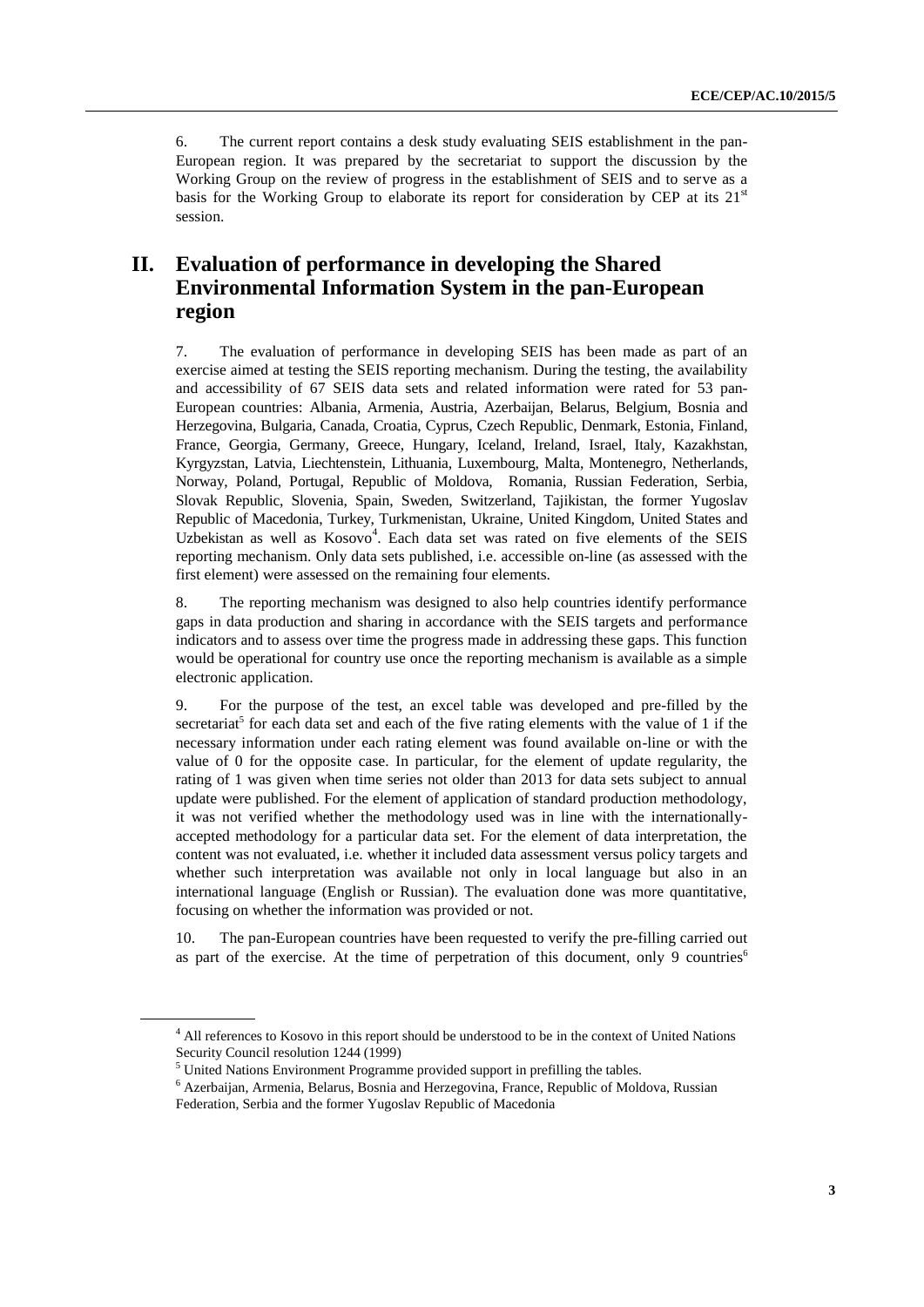provided the secretariat with their review of the excel tables and validated their status of SEIS establishment related to the list of 67 data sets as of August 2015.

#### **A. Overall performance**

11. From the 67 SEIS data sets and related information, on average, 40 per cent were made available and accessible by 53 pan-European countries and Kosovo as of August 2015.

12. There are several countries that made nearly all or the majority of the 67 data sets and related information available and accessible on-line: Sweden (99 per cent data sets and information made available), Armenia (91 per cent), Russian Federation (89 per cent), Canada (81 per cent), Kazakhstan (77 per cent), Moldova (76 per cent) and Ireland (75 per cent). On the other side of the scale are countries that as of August had no data sets available on-line: Turkmenistan and Uzbekistan.

13. The overall country performance on SEIS is presented in figure 1. In order to include all countries within one figure and, at the same time distribute the countries along the x axis, the distribution was made according to the population size of the country. Information on performance per data set is provided in Annex I.

#### Figure 1 **Overall performance in establishing SEIS**



*Source: ECE.*

14. The purpose of the figure is to provide a baseline against which the progress in establishing SEIS is to be evaluated in the next year for every country. The goal for any country would be to improve its SEIS performance or, where there is already high performance, to maintain it.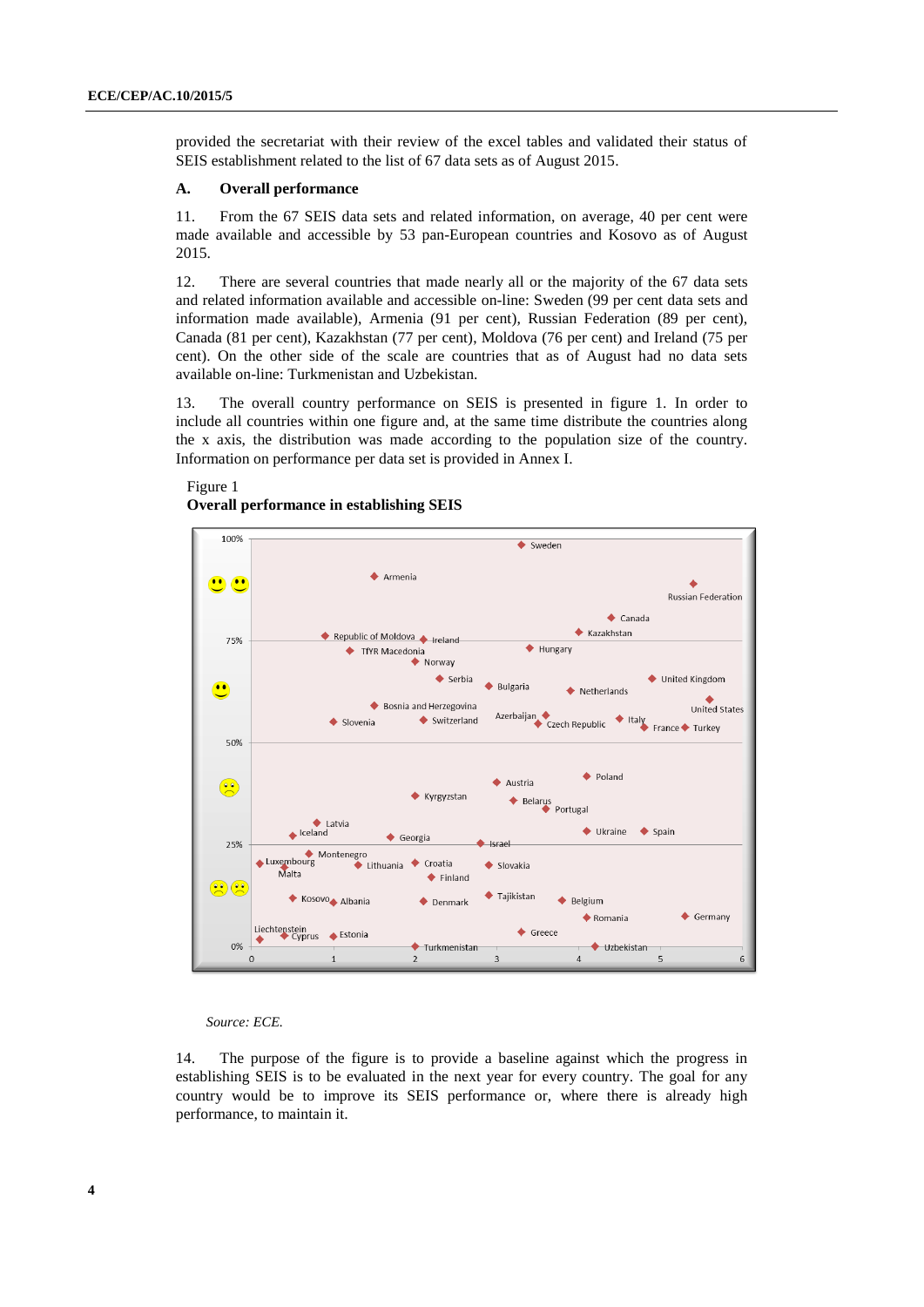15. The overall performance, as shown above for the baseline, is expected to improve after reviews by all countries of the pre-filled excel tables. As the secretariat carried out a desk study, some of the data sets might not have been found even though they may be published on-line.

#### **B. Performance by thematic areas and data sets**

16. The availability and accessibility of the data sets and related information do vary per data thematic areas. The average thematic area performance is above the overall average for climate change (11 percentage points above), biodiversity (10 percentage points above), energy (6 percentage points above), and air pollution and ozone depletion (2 percentage points above).

17. Below the overall average are the thematic areas of land (6 percentage points below), water (7 percentage points below) and waste (3 percentage points below).

18. Looking at individual data sets and related information, the air emission of nitrogen oxides and of sulphur dioxide and related information are most broadly available and accessible from all the 67 data sets. On average, nearly eight out of ten countries (80 per cent of countries) have these emissions data and related information available and accessible on-line. They are followed by other air emission data (carbon monoxide, ammonia and non-methane volatile organic compounds), biodiversity data (total areas under protection), greenhouse gas emission data, and air quality data (concentration of nitrogen dioxide and of sulphur dioxide) that are made available and accessible on average by six out of ten countries (60 per cent of countries). Figure 2 presents a list of 20 data sets with the highest performance score.

19. On the other side of the scale, with availability and accessibility of data and related information at the level of 1 out of 10 countries (10 per cent of countries) are water and waste data: population connected and not-connected to water supply industry and hazardous waste exported. These are followed by other water and waste as well as POPs air emission data with availability and accessibility at the level of 2 of 10 countries (20 per cent of countries). Figure 3 presents a list of 20 data sets with lowest performance score.

#### **C. Performance by rating elements**

20. When the data sets are published on-line, generally countries also provide information on the methodology used for their production and on data source as well data interpretation. On average, interpretation is provided for nearly every data set published, the information on data source for more than 9 out of 10 data sets published and the link to applied methodology in nearly 9 out of 10 data sets published.

21. Regarding data interpretation, it was provided at least for 90 per cent of data sets published. For 35 data sets all the data publishing countries provided such interpretation, i.e. the score reached 100 per cent.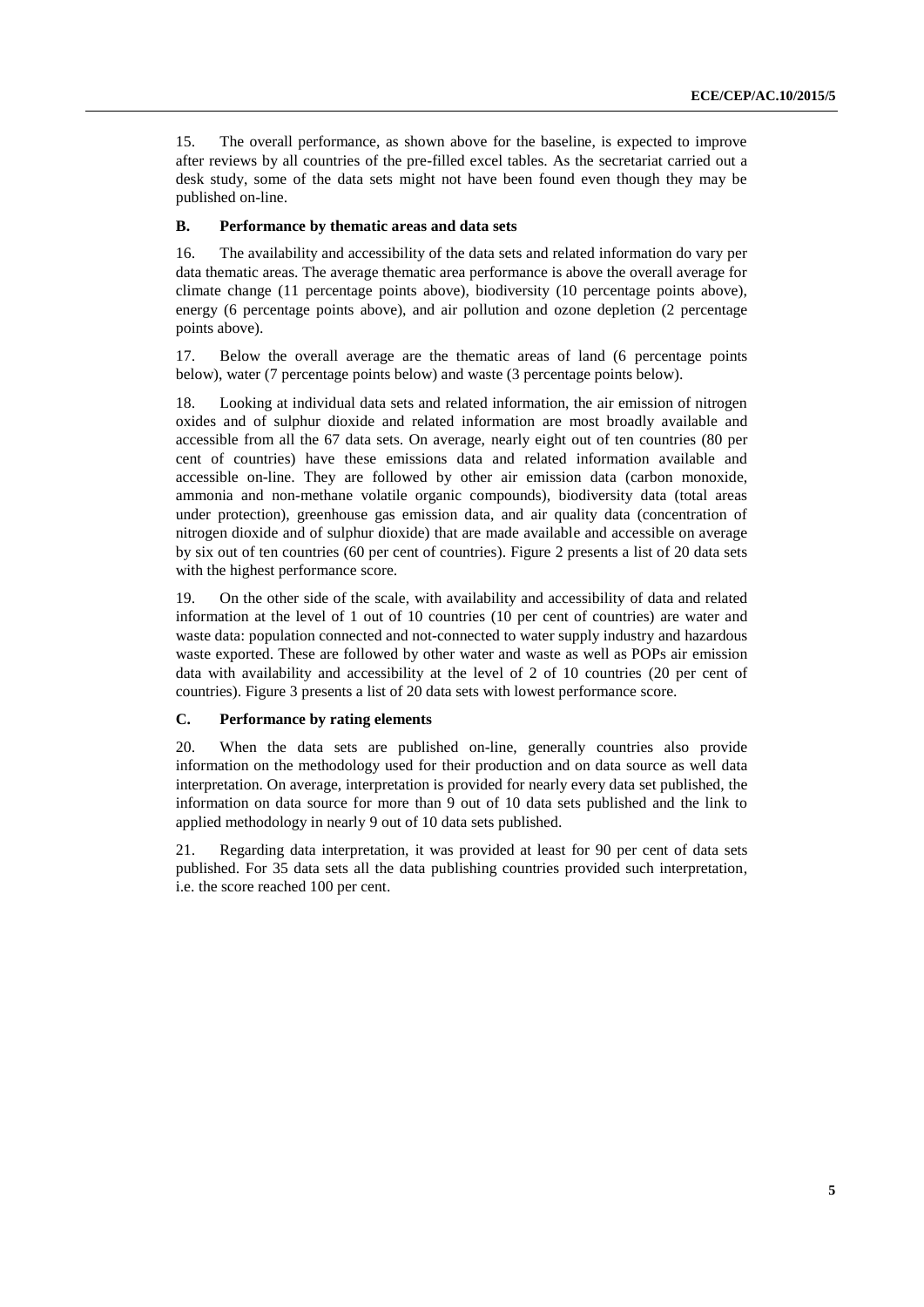#### Figure 2 **SEIS data sets with highest performance score**



*Source: ECE*

#### Figure 3 **SEIS data sets with lowest performance score**



#### *Source: ECE*

22. Information on data source was provided for 75 per cent or more of the data sets published and for 22 data sets the score reached 100 per cent.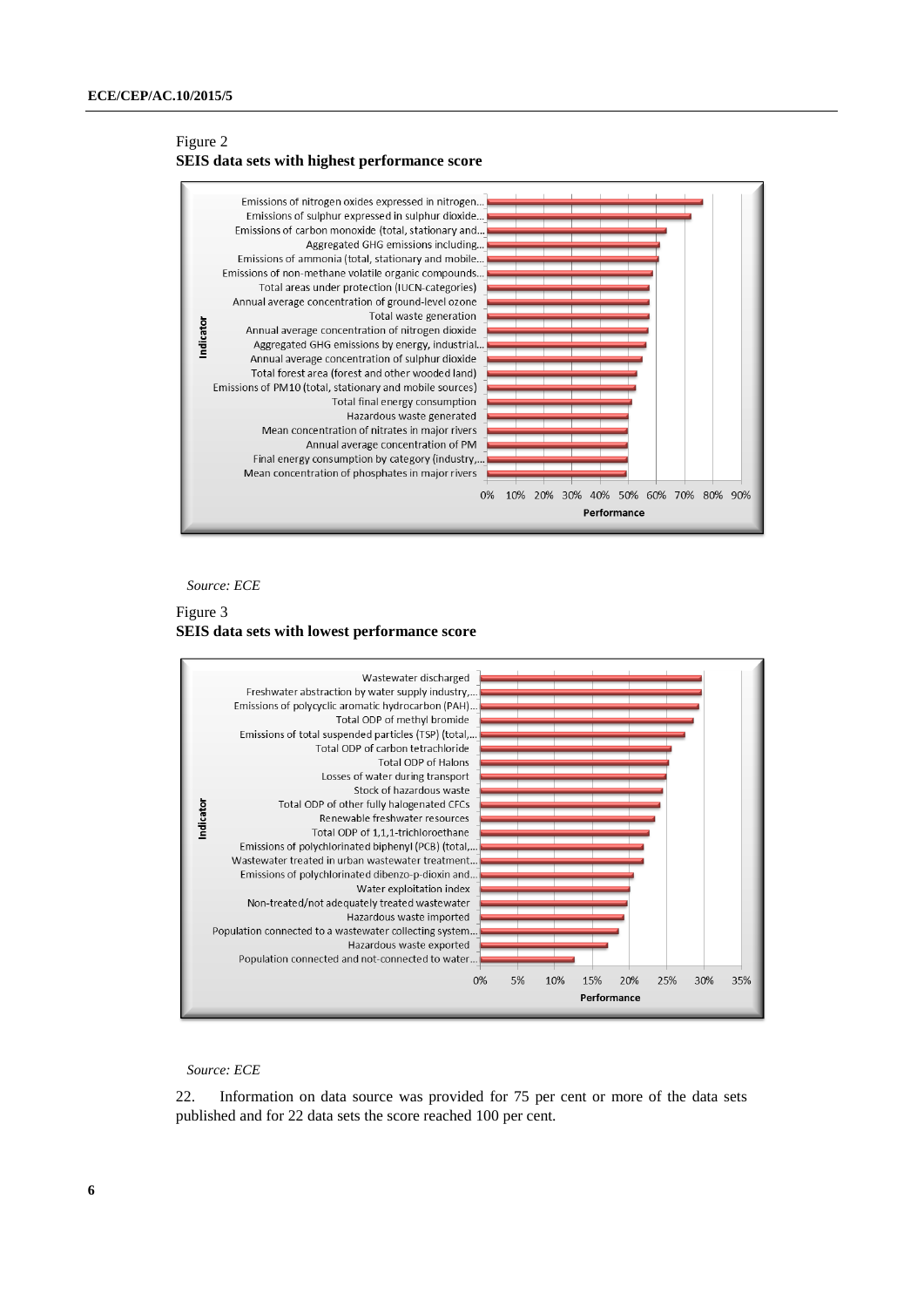23. Similarly, regarding links to or information about the data production methodologies, such were provided at least for 70% of published data. For 12 data sets a score of 100 per cent was reached.

24. The rating with regard to application of methodology may decline when the methodology applied is assessed also against its fulfilment of internationally accepted standards. Similarly for the data interpretation, it may decline if the aspects of interpretation availability in local and international languages or assessment in achieving policy targets are taken into account.

25. The regularity of updating data sets seems to cause some problems. On average for 1 out of 4 data sets the provided time series are not up-to-date, i.e. times series more recent than 2012 have not been made available. For nine data sets, at least in 30 per cent of cases the data was not up to date. There is no singe data for which all the data publishing countries would have provided updated time series.

#### **III. Conclusions and the way forward**

26. This report shows that seven countries achieved a relatively high level of SEIS performance, while there are a few countries that until August 2015 have not published any of the agreed data sets.

27. There are several data sets which are published by only a limited number of countries. Also updating the data with most recent time series can be considered as not fully satisfactory. On the other hand, providing links to data methodologies, data interpretation and data source does not seem to be an issue for countries.

28. At the same time, the current evaluation has not considered fulfilment of internationally accepted standards for data set production. Neither the type nor quality of data interpretation was evaluated. (see para 9). This needs to be rectified in the next evaluation round.

29. The evaluation of country performance was done as part of the testing of the SEIS reporting mechanism by the secretariat pre-filling records with the on-line availability and accessibility of SEIS data sets and related information. The pre-filling requires review by counties and confirmation of their status on SEIS performance vis-à-vis the 67 SEIS data sets. Only nine pan European countries did the review, while 44 countries as well as Kosovo still need to do it. It is expected that after the country review the overall SEIS performance should improve.

30. Once the review is done by all the pan-European countries, the analysis as provided in the document will be updated to show the confirmed state of performance of the pan-European countries in establishing SEIS.

31. That state will serve then as a baseline against which assessment will be done in the next years to evaluate countries progress in establishing SEIS. The baseline will also serve to assess countries performance related to the effective operation of SEIS for all data sets made available and accessible on-line.

32. Countries will be thus evaluated routinely against their past SEIS performance and the goal for the countries would be to improve it from year to year for countries who may consider its performance as not yet satisfactory or to maintain it for countries who have achieved already a high level of performance.

33. Overall, the goal is that all pan-European countries would first achieve and then maintain high SEIS level of performance.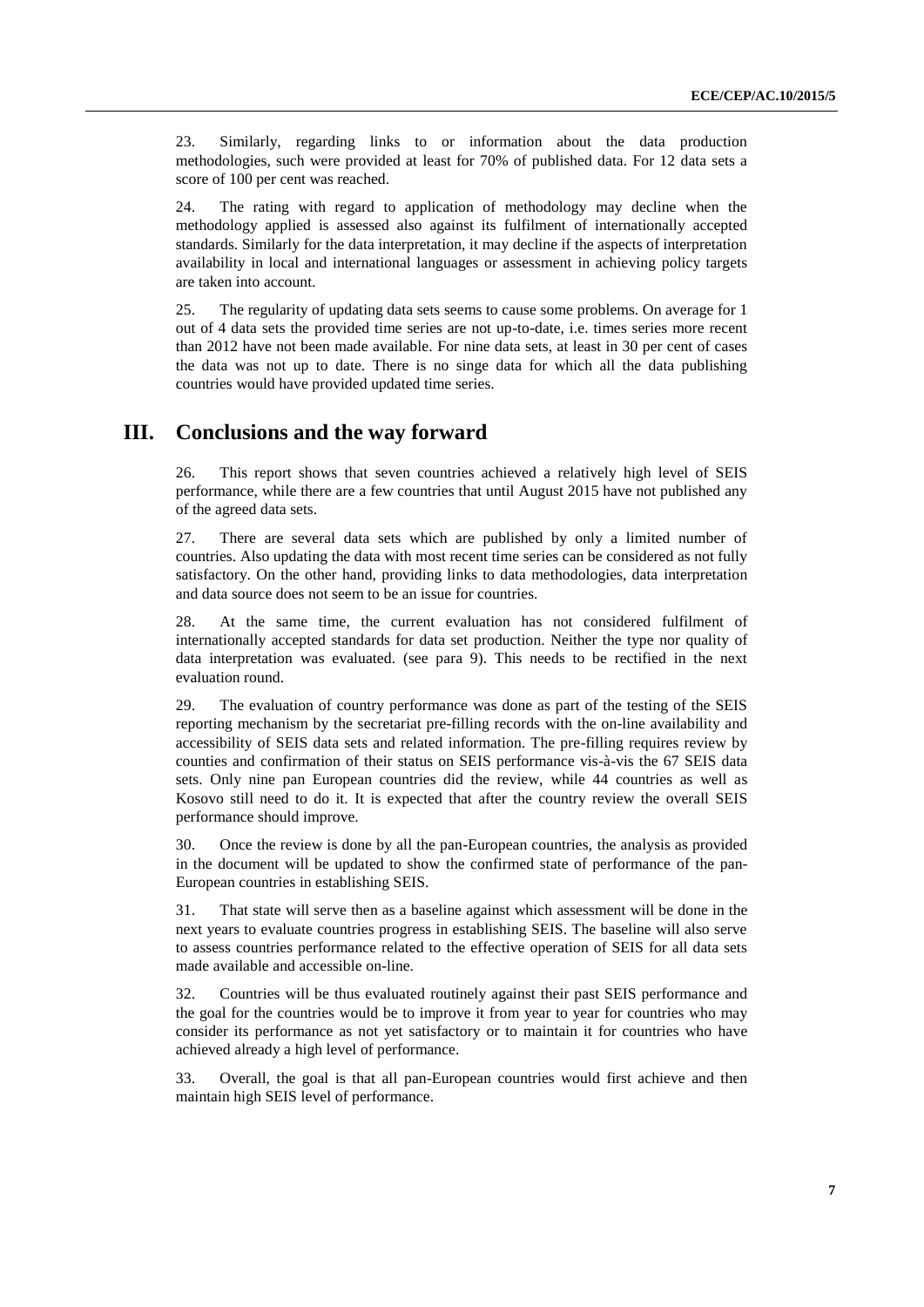#### **8**

## **Annex I SEIS performance by data set by country**

| data sets                                                       | KAZ              | KGZ | $\overline{\rm m}$ | TKM<br>$_{\rm U2B}$ | ARM      | $rac{1}{100}$ | $\mathbf{AZE}$ | $_{\rm BLR}$ | MDA<br><b>SIDS</b> | UKR | $\mathbf{A} \mathbf{I} \mathbf{B}$ | KOSON<br>$_{\rm BH}$ | $_{\rm MKD}$ | MNE | ${\tt SRB}$ | $\Lambda \text{UT}$ | $_{\rm BGR}$<br>$_{\rm BH}$ | $_{\rm{HRV}}$ | ξP  | $2\mathbb{Z}$ | DNK | $_{\rm B}$<br><b>NH</b> | ERA | DEU | GRC | HUN | <b>E</b> | Ě   | $_{\rm IVA}$ | xm<br>$\mathbb{H}$ | $_{\rm MLT}$          | $\Xi$ | <b>E</b> | PRT | ROU      | <b>SVK</b>    | $_{\rm N\,N}$<br>$\overline{\mathbf{B}}$ | SWE  | GBR | $\Xi$    | $\overline{\rm{181}}$ | NOR | $\widetilde{\mathbb{H}}$<br>E | USA                   | $_{\rm CAN}$ | $_{\rm{gg}}$ |
|-----------------------------------------------------------------|------------------|-----|--------------------|---------------------|----------|---------------|----------------|--------------|--------------------|-----|------------------------------------|----------------------|--------------|-----|-------------|---------------------|-----------------------------|---------------|-----|---------------|-----|-------------------------|-----|-----|-----|-----|----------|-----|--------------|--------------------|-----------------------|-------|----------|-----|----------|---------------|------------------------------------------|------|-----|----------|-----------------------|-----|-------------------------------|-----------------------|--------------|--------------|
| Emissions of sulp hur expressed<br>in sulphur dioxide (total,   |                  |     |                    |                     |          |               |                |              |                    |     |                                    |                      |              |     |             |                     |                             |               |     |               |     |                         |     |     |     |     |          |     |              |                    |                       |       |          |     |          |               |                                          |      |     |          |                       |     |                               |                       |              |              |
| stationary and mobile sources)<br>Emissions of nitrogen oxides  |                  |     |                    |                     |          | 0.6           |                |              |                    |     |                                    | 0.8                  |              | 0.8 |             |                     | 0.8                         |               |     |               | 0.8 |                         |     | 0.8 |     |     |          |     | 0.8          | $0.8$ 0.8          | 0.6                   |       | 0.8      | 0.8 |          | 0.8           | 0.8                                      | 0.8  |     |          |                       |     | 0.8                           | 0.6                   |              |              |
| expressed in nitrogen dioxide                                   |                  |     |                    |                     |          |               |                |              |                    |     |                                    |                      |              |     |             |                     |                             |               |     |               |     |                         |     |     |     |     |          |     |              |                    |                       |       |          |     |          |               |                                          |      |     |          |                       |     |                               |                       |              |              |
| (total, stationary and mobile<br>cures)                         | 0.8              |     | 0.8                |                     |          | 0.6           |                |              |                    |     | $\Omega$                           | 0.8<br>-OI           |              | 0.8 |             |                     | 0.8                         |               |     |               | 0.8 |                         |     | 0.8 |     |     |          |     | 0.8          | $0.8$ 0.8          | 0.6                   |       | 0.8      |     |          | 0.8           | 0.8                                      | 0.8  |     |          |                       |     | 0.8                           |                       |              |              |
| Emissions of non-methane<br>volatile organic compounds          |                  |     |                    |                     |          |               |                |              |                    |     |                                    |                      |              |     |             |                     |                             |               |     |               |     |                         |     |     |     |     |          |     |              |                    |                       |       |          |     |          |               |                                          |      |     |          |                       |     |                               |                       |              |              |
| (NMVOCs) (total, stationary                                     |                  |     |                    |                     |          |               |                |              |                    |     |                                    |                      |              |     |             |                     |                             |               |     |               |     |                         |     |     |     |     |          |     |              |                    |                       |       |          |     |          |               |                                          |      |     |          |                       |     |                               |                       |              |              |
| and mobile scurees)                                             |                  |     |                    |                     |          | 0.6           |                |              |                    |     |                                    |                      |              | 0.8 |             |                     |                             |               |     |               | 0.8 |                         |     | 0.8 |     |     |          |     | 0.8          |                    | 0.6<br>$\overline{0}$ |       | 0.8      |     |          |               | 0.8                                      | 0.8  |     |          |                       |     | 0.8                           |                       |              |              |
| Emissions of ammonia (total,                                    |                  |     |                    | $\Omega$            | $\Omega$ |               |                |              |                    |     |                                    |                      | $\Omega$     | 0.8 |             |                     |                             |               |     |               | 0.8 |                         |     | 0.8 |     |     |          |     | 0.8          | 0.8                |                       |       | 0.8      | 0.8 |          |               | 0.8                                      | 0.8  |     | $\Omega$ |                       |     | 0.8                           | 0.8                   |              |              |
| stationary and mobile sources).<br>Emissions of carbon monoxide |                  |     |                    |                     |          |               |                |              |                    |     |                                    |                      |              |     |             |                     |                             |               |     |               |     |                         |     |     |     |     |          |     |              |                    |                       |       |          |     |          |               |                                          |      |     |          |                       |     |                               |                       |              |              |
| (total, stationary and mobile<br>Caseron)                       |                  |     |                    |                     |          | 0.8           |                |              |                    |     |                                    | 0.8                  |              | 0.8 |             |                     |                             |               |     |               | 0.8 |                         |     |     |     |     |          |     |              | 0.8                |                       |       | 0.8      |     |          |               | 0.8                                      | 0.8  |     |          |                       |     | 0.8                           |                       |              |              |
| Emissions of lead (total,                                       |                  |     |                    |                     |          |               |                |              |                    |     |                                    |                      |              |     |             |                     |                             |               |     |               |     |                         |     |     |     |     |          |     |              |                    |                       |       |          |     |          |               |                                          |      |     |          |                       |     |                               |                       |              |              |
| stationary and mobile sources)<br>Emissions of eadmium (total,  |                  |     |                    |                     |          |               |                |              |                    |     |                                    |                      |              |     |             |                     |                             |               |     |               |     |                         |     |     |     |     |          | 0.8 |              |                    |                       |       |          |     |          |               | 0.8                                      |      |     |          |                       |     | 0.8                           | 0.6                   |              |              |
| stationary and mobile sources)                                  |                  |     |                    |                     |          |               |                |              |                    |     |                                    |                      |              |     |             |                     |                             |               |     |               |     |                         |     |     |     |     |          | 0.8 |              |                    |                       |       |          |     |          | 0.8           | 0.8                                      |      |     |          |                       |     | 0.8                           | 0.8                   |              |              |
| Emissions of mercury (total,                                    |                  |     |                    |                     |          |               |                |              |                    |     |                                    |                      |              |     |             |                     |                             |               |     |               |     |                         |     |     |     |     |          |     |              |                    |                       |       |          |     |          |               |                                          |      |     |          |                       |     |                               |                       |              |              |
| stationary and mobile sources)<br>Emissions of polycyclic       |                  |     |                    |                     |          |               |                |              |                    |     |                                    |                      |              |     |             |                     |                             |               |     |               |     |                         |     |     |     |     |          |     |              |                    |                       |       |          |     |          | 0.8           | 0.8                                      |      |     |          |                       |     | 0.8                           | 0.6                   |              |              |
| aromatic hydrocarbon (PAH)                                      |                  |     |                    |                     |          |               |                |              |                    |     |                                    |                      |              |     |             |                     |                             |               |     |               |     |                         |     |     |     |     |          |     |              |                    |                       |       |          |     |          |               |                                          |      |     |          |                       |     |                               |                       |              |              |
| (total, stationary and mobile                                   |                  |     |                    |                     |          |               |                |              |                    |     |                                    |                      |              |     |             |                     |                             |               |     |               |     |                         |     |     |     |     |          |     |              |                    |                       |       |          |     |          |               |                                          |      |     |          |                       |     |                               |                       |              |              |
| icurces).<br>Emissions of polychlorinated                       |                  |     |                    |                     |          | 0.6           |                |              |                    |     |                                    |                      |              |     |             |                     |                             |               |     |               |     |                         |     |     |     |     |          |     |              |                    |                       |       |          |     | - OI     | 0.8           | 0.8                                      |      |     | n        | 0.81                  |     | 0.8                           |                       |              |              |
| biphenyl (PCB) (total,                                          |                  |     |                    |                     |          |               |                |              |                    |     |                                    |                      |              |     |             |                     |                             |               |     |               |     |                         |     |     |     |     |          |     |              |                    |                       |       |          |     |          |               |                                          |      |     |          |                       |     |                               |                       |              |              |
| stationary and mobile sources)<br>Emissions of polychlorinated  |                  |     |                    |                     |          |               |                |              |                    |     |                                    |                      |              |     |             |                     |                             |               |     |               |     |                         |     |     |     |     |          | 0.8 | - Ol         |                    | $\Omega$              |       |          |     | - Ol     | 0.8           | 0.8                                      |      |     |          |                       |     | 0.8                           | $ 0 $ $ 0.8 $ $ 0.8 $ |              |              |
| dibenzo-p-dioxin and                                            |                  |     |                    |                     |          |               |                |              |                    |     |                                    |                      |              |     |             |                     |                             |               |     |               |     |                         |     |     |     |     |          |     |              |                    |                       |       |          |     |          |               |                                          |      |     |          |                       |     |                               |                       |              |              |
| polychlorinated dib enz ofuran                                  |                  |     |                    |                     |          |               |                |              |                    |     |                                    |                      |              |     |             |                     |                             |               |     |               |     |                         |     |     |     |     |          |     |              |                    |                       |       |          |     |          |               |                                          |      |     |          |                       |     |                               |                       |              |              |
| (PCDD/F) (total, stationary and                                 |                  |     |                    |                     |          |               |                |              |                    |     |                                    |                      |              |     |             |                     |                             |               |     |               |     |                         |     |     |     |     |          |     |              |                    |                       |       |          |     |          | $ 0 $ $ 0.8 $ | 0.7                                      |      |     |          |                       |     | 0.8                           |                       | 0.8          |              |
| (amma slidon<br>Emissions of total suspended                    |                  |     |                    |                     |          |               |                |              |                    |     |                                    |                      |              |     |             |                     |                             |               |     |               |     |                         |     |     |     |     |          |     |              |                    |                       |       |          |     |          |               |                                          |      |     |          |                       |     |                               |                       |              |              |
| particles (TSP) (total, stationary                              |                  |     |                    |                     |          |               |                |              |                    |     |                                    |                      |              |     |             |                     |                             |               |     |               |     |                         |     |     |     |     |          |     |              |                    |                       |       |          |     |          |               |                                          |      |     |          |                       |     |                               |                       |              |              |
| and mobile sources)                                             |                  |     |                    |                     |          | 0.6           |                |              |                    |     |                                    |                      |              |     |             |                     |                             | 0.8           |     |               |     |                         |     |     |     |     |          |     |              | 0.8<br>$\Omega$    | 0.2                   |       |          |     |          |               |                                          |      |     |          |                       |     | 0.8                           | 0.6                   |              |              |
| Emissions of PM10 (total,<br>stationary and mobile sources)     |                  |     |                    |                     |          |               |                |              | 0.8                |     |                                    | 0.8                  |              | 0.8 |             |                     | 0.8                         |               |     | 0.8           | 0.8 |                         |     |     |     |     |          |     | 0.8          | 0.8                | 0.6                   |       | 0.8      |     |          |               | 0.8                                      | 0.81 |     | 0.6      |                       |     | 0.8                           | 0.6                   |              |              |
| Emissions of PM25 (total                                        |                  |     |                    |                     |          |               |                |              |                    |     |                                    |                      |              |     |             |                     |                             |               |     |               |     |                         |     |     |     |     |          |     |              |                    |                       |       |          |     |          |               |                                          |      |     |          |                       |     |                               |                       |              |              |
| stationary and mobile sources)                                  |                  | 0.2 |                    |                     |          |               |                |              | 0.8                |     |                                    | 0.8                  |              | 0.8 |             |                     | 0.8                         |               |     | 0.8           | 0.8 |                         |     | 0.8 |     |     |          |     | 0.8          |                    | 0.4<br>0.8            |       |          |     |          |               | 0.8                                      | 0.8  |     | 0.6      |                       |     | 0.8                           | 0.4                   |              |              |
| Annual average concentration of                                 | 0.6 <sub>1</sub> |     |                    |                     |          | 0.6           |                |              |                    |     | 0.8                                |                      | $\Omega$     | 0.8 |             |                     | 0.8                         | 0.4           |     |               |     |                         |     |     |     |     |          |     | 0.8          | 0.8                | 0.6<br>- Ol           |       | 0.8      |     | $\Omega$ | 0.8           | 0.8                                      |      |     |          |                       |     |                               |                       |              |              |
| sulphur dioxide<br>Annual average concentration of              |                  |     |                    |                     |          |               |                |              |                    |     |                                    |                      |              |     |             |                     |                             |               |     |               |     |                         |     |     |     |     |          |     |              |                    |                       |       |          |     |          |               |                                          |      |     |          |                       |     |                               |                       |              |              |
| nitrogen dioxide                                                | 0.8              |     |                    |                     |          | 0.6           |                |              |                    |     | 0.8                                |                      |              | 0.8 |             |                     |                             |               |     |               |     |                         |     |     |     |     |          |     | 0.8          | 0.8                | 0.6<br>$\Omega$       |       | 0.8      |     |          |               | 0.8                                      |      |     |          |                       |     |                               |                       |              |              |
| Annual average concentration of                                 |                  |     |                    |                     |          |               |                |              |                    |     |                                    |                      |              |     |             |                     |                             |               |     |               |     |                         |     |     |     |     |          |     |              |                    |                       |       |          |     |          |               |                                          |      |     |          |                       |     |                               |                       |              |              |
| ground-level ozone<br>Annual average concentration of           |                  |     |                    |                     |          |               |                |              |                    |     | 0.8                                |                      |              | 0.8 |             |                     | 0.8                         | 0.8           |     |               |     |                         |     |     |     |     |          |     | 0.8          |                    | 0.6<br>$\Omega$       |       | 0.8      |     |          |               | 0.8                                      |      |     |          |                       |     | 0.8                           |                       |              |              |
| <b>PM</b>                                                       | 0.8              |     |                    |                     |          | 0.6           |                |              |                    |     | 0.8                                |                      |              | 0.8 |             |                     |                             |               | -01 | 0.8           |     |                         |     |     |     |     |          |     | 0.8          |                    | 0.6<br>$\Omega$       |       | 0.8      |     |          |               | 0.8                                      |      |     |          |                       |     |                               |                       |              |              |
| Total ozone depleting                                           |                  |     |                    |                     |          |               |                |              |                    |     |                                    |                      |              |     |             |                     |                             |               |     |               |     |                         |     |     |     |     |          |     |              |                    |                       |       |          |     |          |               |                                          |      |     |          |                       |     |                               |                       |              |              |
| potential(ODP) of<br>chlorofluorocarbons (CFCs)                 |                  |     |                    |                     |          | 0.6           |                |              |                    |     |                                    | 0.2                  |              |     |             |                     | 0.8                         |               |     | 0.6           |     |                         | 0.8 |     |     |     |          | 0.8 | 0.8          |                    |                       | 0.8   | 0.8      |     |          |               | 0.6                                      |      |     |          |                       |     |                               | 0.8<br>0.8            |              |              |
| Total ODP of Halons                                             |                  |     |                    |                     |          | 06            |                |              |                    |     |                                    |                      |              |     |             |                     |                             |               |     |               |     |                         |     |     |     | 0.8 |          |     |              |                    |                       |       |          |     |          |               | 0.4                                      |      |     |          |                       |     |                               |                       |              |              |
|                                                                 |                  |     |                    |                     |          |               |                |              |                    |     |                                    |                      |              |     |             |                     |                             |               |     |               |     |                         |     |     |     |     |          |     |              |                    |                       |       |          |     |          |               |                                          |      |     |          |                       |     |                               |                       |              |              |

# ECE/CEP/AC.10/2015/5 **ECE/CEP/AC.10/2015/5**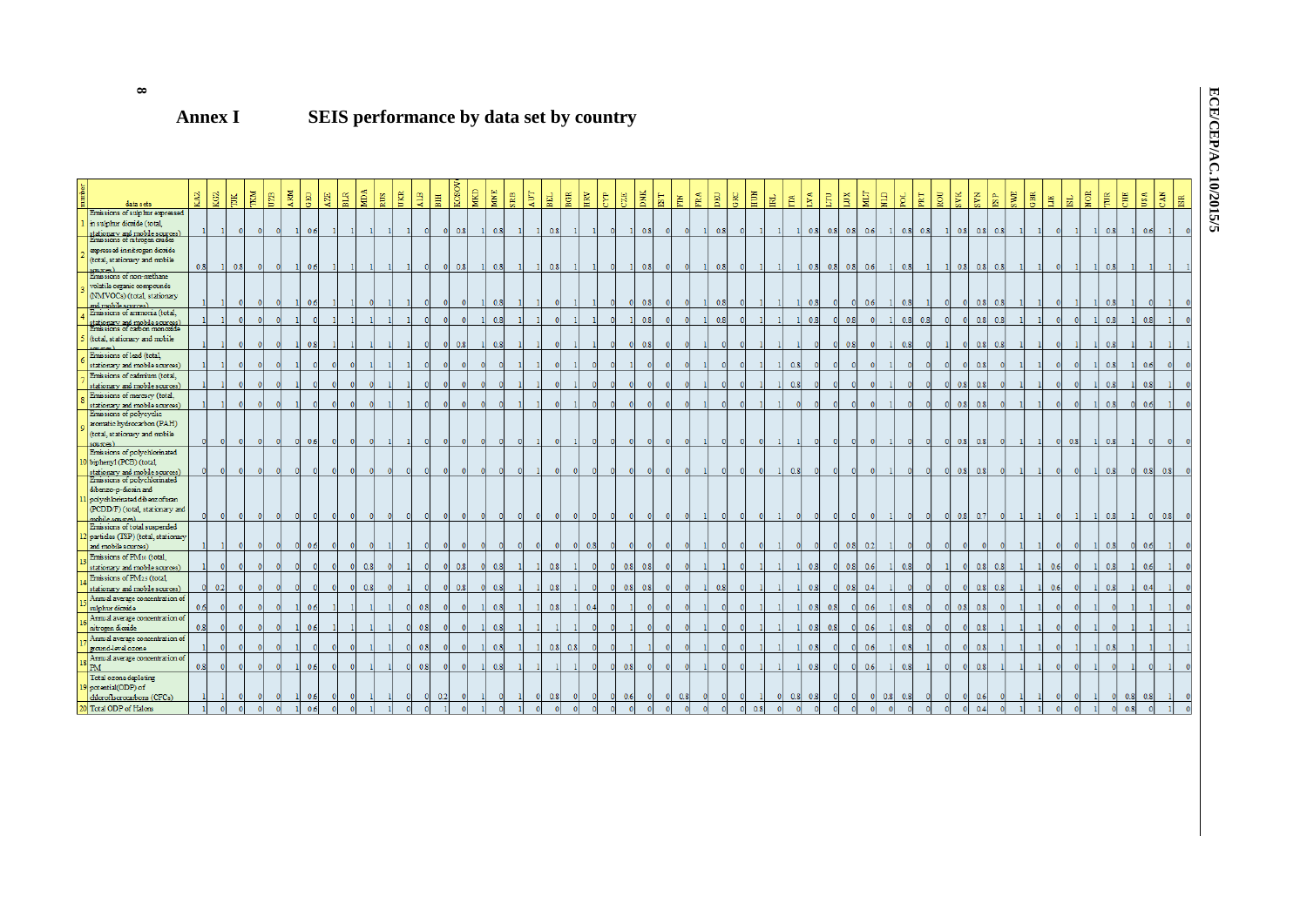| data sets                                                                                                                                                              | $_{\rm{KAZ}}$ | KGZ             | ткм<br>$\mathbb H$ |              | ARM<br>$\mathbb{B}$ | ${\tt GEO}$         | $\mathbb{A}\mathbb{Z} \mathbb{E}$ | $_{\rm \texttt{BIR}}$ | M <sub>D</sub> A | $_{\rm RUS}$ | UKR       | $_{\rm ALB}$   | $\overline{\Xi}$ | KOSO           | MKD      | MNE<br>$\overline{\text{SB}}$ | ĀUТ       | $\mathbb{B}^1$ | $_{\rm BGR}$                | <b>EK</b> | £,                      | C2E                 | DNK            | EST                      | Ě              | $_{\rm DEU}$<br>FRA | $_{\rm {GRC}}$ | $\Xi$           | $\ensuremath{\mathbb{E}}$ | $\mathbb{H}$ | $_{\rm LVA}$             | $\overline{\mathrm{E}}$ | $M\!L$<br>$_{\rm LUX}$ | $\frac{\Omega}{\Omega}$ | POL        | $_{\rm {FRT}}$ | ROU          | $_{\rm SNK}$ | KMS        | $_{\rm{ESP}}$ | SWE         | $_{\rm GBR}$ | Ħ         | NOR<br>E,    | $\overline{\rm \bf m}$ | CHE                     | $_{\rm LSR}$   | CAN<br><b>BR</b>    |
|------------------------------------------------------------------------------------------------------------------------------------------------------------------------|---------------|-----------------|--------------------|--------------|---------------------|---------------------|-----------------------------------|-----------------------|------------------|--------------|-----------|----------------|------------------|----------------|----------|-------------------------------|-----------|----------------|-----------------------------|-----------|-------------------------|---------------------|----------------|--------------------------|----------------|---------------------|----------------|-----------------|---------------------------|--------------|--------------------------|-------------------------|------------------------|-------------------------|------------|----------------|--------------|--------------|------------|---------------|-------------|--------------|-----------|--------------|------------------------|-------------------------|----------------|---------------------|
| Total ODP of other fully<br>halogenated CFCs                                                                                                                           |               | $\Omega$        |                    | $\Omega$     |                     |                     |                                   |                       |                  |              | $\Omega$  | -0             | 0.8              | $\overline{0}$ |          | $\circ$                       |           |                | $\overline{0}$<br>$\theta$  |           | $\mathbf{0}$            |                     | $\overline{0}$ |                          |                |                     | $\mathbf{0}$   | 0.8             |                           | $\mathbf{0}$ |                          |                         |                        |                         |            |                |              |              | 0.6        |               |             |              | $\Omega$  | $\mathbf{0}$ | $\bullet$              | 0.8                     | $\overline{0}$ |                     |
| Total ODP of carbon                                                                                                                                                    |               |                 |                    |              |                     |                     |                                   |                       |                  |              |           |                |                  |                |          |                               |           |                |                             |           |                         |                     |                |                          |                |                     |                |                 |                           |              |                          |                         |                        |                         |            |                |              |              |            |               |             |              |           |              |                        |                         |                |                     |
| tetrachioride<br>Total ODP of 1,1,1-                                                                                                                                   |               |                 |                    |              |                     |                     |                                   |                       |                  |              |           | $\mathbf{0}$   | 0.8              |                |          |                               |           |                | $\theta$                    |           |                         |                     |                |                          |                |                     | $\Omega$       | 0.8             |                           | 0.8          |                          |                         |                        |                         |            |                |              |              | 0.6        |               |             |              |           |              | $\theta$               | 0.8                     |                |                     |
| trichloroethane                                                                                                                                                        |               |                 |                    |              |                     |                     |                                   |                       |                  |              | $\circ$   | $\mathbf{0}$   | 0.8              | $\circ$        |          | $\mathbf{0}$                  |           |                | $\overline{0}$<br>$\Omega$  |           | $\overline{0}$          |                     | $\bullet$      | $\Omega$                 | $\Omega$       |                     | $\circ$        | 0.8             |                           |              |                          |                         |                        | $\Omega$                |            |                |              | $\Omega$     | 0.6        |               |             |              |           | $\mathbf{0}$ |                        |                         |                |                     |
| Total ODP of<br>hy drochlorof horocarbons<br>(HCFCs)                                                                                                                   |               |                 |                    |              |                     |                     |                                   |                       |                  |              |           |                |                  | $\Omega$       |          |                               |           |                |                             |           | $\circ$                 |                     | $\theta$       | $\bullet$                | 0.8            |                     | $\Omega$       |                 |                           | 0.8          |                          |                         |                        | 0.8<br>$\bullet$        | 0.8        |                |              | $\bullet$    | 0.6        |               |             |              |           |              |                        |                         |                |                     |
| Total ODP of methyl bromide                                                                                                                                            |               |                 |                    | $\circ$      |                     |                     |                                   |                       |                  |              | $\bullet$ | $\mathfrak{a}$ |                  | $\circ$        |          | $\mathbf{0}$                  |           |                | $\bullet$<br>$\Omega$       | $\theta$  | $\bullet$               | $\circ$             | $\overline{0}$ | $\circ$                  | -ol            |                     | 0              | 0.8<br>$\Omega$ | -ol                       | $\bullet$    | $\circ$                  | $\circ$                 |                        | $\circ$                 | $\sqrt{2}$ |                | $\mathbf{0}$ | $\Omega$     | 0.6        |               |             |              | $\theta$  | $\circ$      | $\circ$                |                         | $\overline{0}$ |                     |
| A verage annual deviation from<br>the long-term average                                                                                                                |               |                 |                    | $\Omega$     |                     |                     |                                   |                       |                  |              | $\Omega$  | -0             |                  |                |          |                               |           |                |                             |           |                         |                     |                |                          |                |                     |                |                 |                           |              |                          |                         |                        |                         |            |                |              | -O.          |            |               |             |              |           |              |                        |                         |                |                     |
| temperature<br>Annual deviation from the long-                                                                                                                         |               |                 |                    |              |                     |                     |                                   | $\mathbf{0}$          |                  |              |           |                |                  | $\mathbf{0}$   |          | $\circ$                       |           |                | $\circ$<br>$\mathbf{1}$     |           | $\bullet$               | 0.6                 | $\bullet$      | $\bullet$                | $\circ$        |                     | $\circ$        |                 | -01                       | $\mathbf{1}$ | 0.8                      | 0.8                     | - ol                   | $0.8$ 0.8               | 0.8        |                | - O I        |              | 0.8        |               |             |              | -O.       | -1           | 0.8                    |                         | $\mathbf{1}$   | 0.8                 |
| term average precipitation                                                                                                                                             |               |                 |                    | $\mathbf{0}$ |                     |                     |                                   |                       |                  |              | $\Omega$  | - 0            |                  | $\mathbf{0}$   |          | $\circ$                       |           |                | $\overline{1}$<br>$\bullet$ |           | $\bullet$               | 0.6                 | $\bullet$      | $\bullet$                |                |                     | $\circ$        |                 |                           |              |                          |                         | 0.8                    |                         |            |                |              |              | 0.8        |               | $\mathbf 0$ |              | $\Omega$  | $\mathbf{1}$ | 0.8                    |                         | -1             |                     |
| Aggregated GHG emissions<br>including emissions/removals<br>from LULUCF                                                                                                |               | 11              | 0.8                |              |                     | 0.4                 |                                   |                       |                  |              | $\Omega$  | -0             |                  | $\circ$        | -1       | 0.8                           |           |                | $\mathbf{1}$<br>$\circ$     |           | $\bullet$               |                     | $\circ$        | $\overline{\phantom{0}}$ | 0.8            |                     | $\circ$        |                 |                           |              | 0.8                      | $\circ$                 | 0.8<br>$\bullet$       |                         | 0.8        |                | $\Omega$     |              |            |               |             |              |           | -1           | 0.8                    |                         | -1             |                     |
| Aggregated GHG emissions by<br>energy, industrial processes,<br>solvent and other product use,<br>agriculture, land use and                                            |               |                 | 0.8                | $\circ$      |                     | 0.4                 |                                   |                       |                  |              | $\circ$   | $\Omega$       | $\Omega$         | $\circ$        |          |                               |           |                |                             |           |                         |                     | $\overline{0}$ |                          | $\bullet$      | 0.8                 |                |                 |                           |              | 0.8                      |                         | $0 \mid 0.8$           | $\circ$                 | 0.8        |                |              | 0.8          | 0.8        |               |             |              |           | $\mathbf{1}$ |                        |                         |                |                     |
| forestry, waste<br>Renewable freshwater resources                                                                                                                      |               | $\vert 1 \vert$ |                    |              | $\circ$             | $\mathbf{1}$        |                                   |                       |                  |              |           |                |                  |                |          |                               |           |                |                             |           | $\overline{\mathbf{0}}$ | 0.6                 |                | $\bullet$                |                |                     | $\bullet$      | - ol<br>-11     |                           | $\mathbf{1}$ |                          | $\bullet$               |                        |                         |            |                | $\bullet$    |              |            |               |             |              |           |              | 0.8                    |                         | $\vert$ 1      | -11                 |
|                                                                                                                                                                        |               |                 |                    |              |                     | 0.6                 |                                   | ി                     | 0.6              |              | $\circ$   | - 0            | $\Omega$         | $\circ$        | $\Omega$ | $\mathbf{0}$                  | $\bullet$ | $\mathbf{0}$   | $\bullet$<br>$\circ$        |           | $\circ$                 | 0.8                 | $\bullet$      | $\overline{0}$           | $\circ$        |                     | $\mathbf{0}$   | $\Omega$        |                           | $\circ$      |                          | $\circ$                 | 0.8<br>- 0             |                         | $\Omega$   |                |              |              |            |               |             |              | $\bullet$ | $\circ$      | 0.8<br>$\bullet$       | $\bullet$               | $\circ$        | $\circ$             |
| Total freshwater abstraction<br>(per river basin, season and<br>year)                                                                                                  | 0.4           | - O I           |                    | $\circ$      |                     | 0.6                 |                                   |                       |                  |              | -1        | $\mathbf{0}$   | -1               | $\bullet$      | -1       | $\bullet$                     | $\bullet$ | $\bullet$      | $\vert$ 1<br>$\bullet$      | 0.8       | $\bullet$               | $\vert$ 1           | $\bullet$      | 0.4                      | $\bullet$      | -01                 | - O I          |                 |                           | -1           | $\overline{\phantom{0}}$ | 0.8                     | $\circ$                | 0.8<br>$\bullet$        | 0.8        |                | $\Omega$     |              |            |               |             |              | $\bullet$ | $\bullet$    | 0.8<br>$\bullet$       | $\overline{\mathbf{0}}$ | $\bullet$      |                     |
| Freshwater abstraction by water<br>supply industry, households,<br>agriculture forestry and fishing.<br>manufacturing, electric industry,<br>other economic activities | 0.4           | $\circ$         |                    |              |                     | 0.6                 |                                   |                       |                  |              | $\circ$   |                |                  |                |          |                               |           |                |                             |           | $\overline{\mathbf{0}}$ |                     | - 0            | $\circ$                  |                |                     | $\circ$        |                 |                           | $\circ$      | - 01                     | 0.8                     |                        | 0.8<br>$\bullet$        | 0.8        |                | $\Omega$     |              | $\bullet$  | 0.8           |             |              | -01       | $\circ$      | 0.8<br>$\bullet$       | $\bullet$               | $\circ$        |                     |
| Water exploitation index                                                                                                                                               | 0.4           | $\circ$         |                    | $\circ$      |                     | 0.4                 |                                   |                       | $\bullet$        |              | $\circ$   | $\mathfrak{g}$ |                  | $\circ$        |          | $\mathbf{0}$                  | $\Omega$  |                | $\overline{1}$<br>$\circ$   |           | $\overline{0}$          | $\mathbf{0}$        | $\overline{0}$ | 0.4                      |                |                     | $\circ$        | $\circ$         |                           | $\mathbf{0}$ |                          | $\circ$                 |                        | $\circ$                 | $\circ$    |                | $\circ$      | $\Omega$     | 0.8        |               |             | $\mathbf{0}$ | $\bullet$ | $\circ$      | 0.8<br>$\circ$         | $\circ$                 | $\circ$        | $\circ$             |
| Total freshwater available                                                                                                                                             |               |                 |                    |              |                     | 0.6                 |                                   |                       |                  |              |           |                |                  | $\mathfrak{o}$ |          |                               |           |                |                             |           | $\ddot{\mathbf{0}}$     | $\ddot{\mathbf{0}}$ |                | $\mathbf{0}$             |                |                     | $\mathbf{0}$   |                 |                           |              |                          |                         |                        | 0.8                     | $\Omega$   |                |              |              | $\Omega$   | 0.8           |             |              |           | $\mathbf{0}$ | 0.8                    |                         | 0.8            | 0.8<br>$\mathbf{1}$ |
| Total freshwater use                                                                                                                                                   | 0.4           |                 |                    | $\alpha$     |                     | 0.6                 |                                   |                       |                  |              |           | f.             |                  | $\theta$       |          | $\theta$                      | $\Omega$  |                |                             |           | $\alpha$                | $\theta$            | $\Omega$       | $\Omega$                 |                |                     | $\alpha$       |                 |                           |              |                          |                         | 0.6                    |                         | $\Omega$   |                |              |              | $\sqrt{2}$ |               |             |              |           | $\Omega$     | 0.8                    |                         | 0.8            | 0.8                 |
| Losses of water during transport                                                                                                                                       | 0.4           |                 |                    |              |                     | 0.8                 |                                   |                       | 0.8              |              |           |                |                  | $\Omega$       |          |                               |           |                | $\circ$<br>$\mathbf 0$      | 0.8       | $\circ$                 |                     | $\circ$        |                          |                |                     | $\Omega$       |                 |                           |              |                          |                         |                        |                         |            |                |              |              |            |               |             |              |           |              | 0.8                    | 01                      | 0.8            |                     |
| Freshwater use by households,<br>agriculture forestry and fishing<br>of which irrigation,<br>manufacturing, electric industry,<br>other economic activities            |               |                 |                    |              | - Ol                | 0.6<br>$\mathbf{1}$ |                                   |                       |                  |              |           |                |                  | $\circ$        |          | $\circ$                       | $\bullet$ | -0             | $\bullet$<br>$\bullet$      |           | $\bullet$               |                     | $\bullet$      | $\circ$                  | $\overline{0}$ |                     | $\circ$        | 0 <br>$\Omega$  |                           |              | $0 \t 0.8 \t 0.6$        |                         | $0 \t 0.8 \t 0.8$      |                         | $\circ$    |                | $\sqrt{2}$   |              | $\Omega$   |               |             |              | $\circ$   | $\circ$      | 0.8                    |                         | 0.8            | $1 \mid 0.8$        |
| Population connected and not-<br>connected to water supply                                                                                                             |               |                 |                    |              |                     |                     |                                   |                       |                  |              |           |                |                  |                |          |                               |           |                |                             |           |                         |                     |                |                          |                |                     |                |                 |                           |              |                          |                         |                        |                         |            |                |              |              |            |               |             |              |           |              |                        |                         |                |                     |
| industry<br>Mean concentration of BOD in                                                                                                                               |               |                 |                    |              |                     |                     |                                   |                       |                  |              |           |                |                  |                |          |                               |           |                |                             |           |                         |                     |                |                          |                |                     |                |                 |                           |              |                          |                         |                        |                         |            |                |              |              |            |               |             |              |           |              |                        |                         | 0.8            |                     |
| major rivers<br>Mean concentration of                                                                                                                                  | 0.4           |                 |                    |              |                     | 0.6                 |                                   |                       |                  |              |           | 0.8            | 0.8              |                |          | 0.8                           |           |                |                             |           |                         |                     |                |                          | $\circ$        | 0.8                 | $\theta$       |                 |                           |              |                          | 0.8                     | 0.6                    |                         | 0.8        |                |              |              |            |               |             |              |           |              |                        |                         | $\theta$       | 0.6                 |
| ammonium in major rivers                                                                                                                                               | 0.4           |                 |                    |              |                     | 0.6                 |                                   |                       |                  |              | $\bullet$ | 0.8            | 0.8              | $\Omega$       |          | 0.8                           |           |                |                             |           |                         |                     |                |                          | 0.8            | 0.8                 |                |                 |                           |              |                          | 0.8                     | 0.6<br>0.8             |                         | 0.8        |                |              |              |            |               |             |              |           |              |                        |                         |                |                     |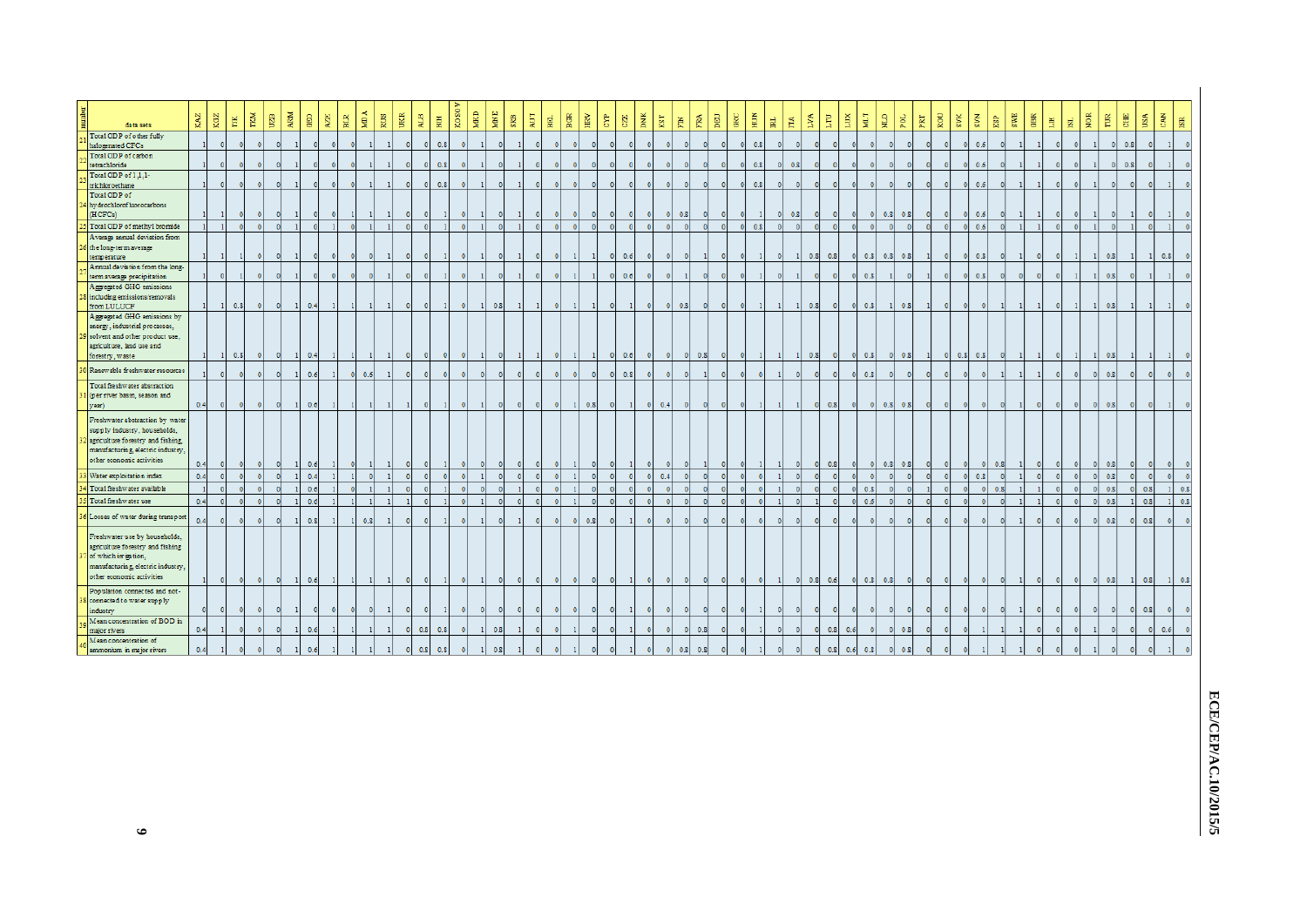# ECE/CEP/AC.10/2015/5 **ECE/CEP/AC.10/2015/5**

| data sets                                                                                                                                                                                                                          | $_{\tt KAZ}$   | $_{\rm K$ G Z           | $_{\rm H}$   | TKM          | UZB            | ARM | $_{\rm GEO}$ | $\mathbf{A} \mathbf{Z} \mathbf{E}$ | $_{\rm BLR}$ | MDA                      | $_{\rm RUS}$ | UKR                      | $\mathbf{A} \mathbf{L} \mathbf{B}$ | KOSOVO<br>$\Xi$ | MKD        | MNE          | $_{\rm SRB}$      | $\mathbf{A}\mathbf{U}\mathbf{T}$ | $_{\rm BH}$                 | $_{\rm BGR}$ | HRV             | CYP | $\mathbb{H}$ | DNK                       | $187$      | $\Xi$        | FRA       | DEU       | $_{\rm GRC}$ | HUN       | 림            | Ã                        | LVA          | $\overline{H}$<br>E | MLT       | $\mathbf{H}$              | POL  | PRT          | ROU                      | <b>SVK</b>   | $_{\rm N\, NS}$ | $_{\rm{ESP}}$ | SWE          |              |           | $_{\rm GBR}$<br>ELT. | Ist.                    | NOR        | $\widetilde{\mathbb{H}}$ | $\rm GHz$ | $_{\rm{CAN}}$<br>USA                |
|------------------------------------------------------------------------------------------------------------------------------------------------------------------------------------------------------------------------------------|----------------|-------------------------|--------------|--------------|----------------|-----|--------------|------------------------------------|--------------|--------------------------|--------------|--------------------------|------------------------------------|-----------------|------------|--------------|-------------------|----------------------------------|-----------------------------|--------------|-----------------|-----|--------------|---------------------------|------------|--------------|-----------|-----------|--------------|-----------|--------------|--------------------------|--------------|---------------------|-----------|---------------------------|------|--------------|--------------------------|--------------|-----------------|---------------|--------------|--------------|-----------|----------------------|-------------------------|------------|--------------------------|-----------|-------------------------------------|
| Mean concentration of<br>phosphates in major rivers                                                                                                                                                                                | 0.4            |                         |              |              | $\theta$       |     | 0.6          |                                    |              |                          |              |                          | $\bullet$                          | 0.8             |            |              | 0.8               |                                  |                             |              |                 |     |              |                           | $\Omega$   | 0.8          | 0.8       |           | $\Omega$     |           |              |                          | 0.6          | 0.8                 | 0.6       | $\mathbf{0}$              | 0.8  | $\Omega$     |                          | $\Omega$     |                 |               |              |              |           | $\bullet$<br>-01     | 0.8                     |            |                          |           | $\mathbf{1}$                        |
| Mean concentration of nitrates                                                                                                                                                                                                     |                |                         |              |              |                |     |              |                                    |              |                          |              | $\sqrt{2}$               |                                    |                 |            |              |                   |                                  |                             |              |                 |     |              | n                         |            |              |           |           |              |           |              |                          |              |                     |           |                           |      | $\Omega$     |                          | $\Omega$     |                 |               |              |              |           |                      |                         |            |                          |           | $\mathbf{1}$                        |
| in major rivers<br>Mean concentration of total                                                                                                                                                                                     | 0.4            |                         |              |              | $\overline{0}$ |     | 0.6          |                                    |              |                          |              |                          | 0.8                                | 0.8             |            |              | 0.8               |                                  |                             |              |                 |     |              |                           | - ol       | 0.8          | 0.8       |           | $\circ$      |           |              | $\circ$                  | 0.6          | 0.8                 | $\circ$   | $\overline{0}$            | 0.8  |              |                          |              |                 |               |              | $\circ$      |           | - Ol                 | 0.8                     |            |                          |           |                                     |
| phosphorus in major lakes<br><b>WEST COREMISTION OF HIS RICE</b>                                                                                                                                                                   |                |                         |              |              |                |     | 0.6          |                                    |              |                          | 0.8          |                          | 0.8                                | 0.8             |            |              | $\circ$           |                                  |                             |              |                 |     |              |                           | $\Omega$   | 0.8          |           |           | $\bullet$    |           | 3.4          | $\mathbf{0}$             | 0.6          | 0.8                 |           | $\Omega$                  | 0.8  | $\Omega$     | $\Omega$                 | $\bullet$    | 0.6             |               |              | $\circ$      |           |                      |                         |            |                          |           | $\theta$                            |
| in esti colaban ration or intrates                                                                                                                                                                                                 | $\mathbf{1}$   |                         |              |              | $\Omega$       |     | 0.6          |                                    |              |                          | 0.8          |                          | 0.8                                | 0.8             |            |              | $\bullet$         |                                  |                             |              |                 |     |              |                           |            | 0.8          |           |           | $\mathbf{0}$ |           |              | $\theta$                 | 0.6          | 0.8                 |           | $\Omega$                  | 0.8  |              |                          |              |                 |               |              | $\circ$      |           |                      |                         |            |                          |           | $1 \quad 0.8$                       |
| n groundwater                                                                                                                                                                                                                      | $\mathbf{1}$   |                         |              |              | $\theta$       | 0.8 |              |                                    |              |                          | 0.8          |                          | $\Omega$                           | 0.8             |            |              | $\Omega$          |                                  |                             |              |                 |     |              |                           | $\sqrt{2}$ |              | $0.8$ 0.8 |           | $\bullet$    |           |              | 0.8                      | 0.6          |                     |           | 0.6<br>$\Omega$           | 0.8  | $\theta$     |                          | $\theta$     | 0.8             |               |              | $\circ$      |           |                      |                         |            |                          |           | $1 \quad 0.8$                       |
| Population connected to a<br>wastewater collecting system<br>(with and without treatment)<br>facilities)<br>Wastewater treated in urban                                                                                            |                |                         |              |              |                |     |              |                                    |              |                          |              | $\overline{0}$           | $\bullet$                          |                 | $0 \t 0.8$ |              | $\circ$           |                                  |                             |              |                 |     |              |                           | $\circ$    | $\bullet$    | $\circ$   |           | $\circ$      | $\bullet$ | $\bullet$    | $\overline{\phantom{0}}$ |              | $0 \t 0.8 \t 0.8$   |           | $\circ$<br>$\bullet$      | 0.8  | $\bullet$    | $\bullet$                |              | $ 0 $ 0.8       |               | $\circ$      | $\circ$      |           |                      |                         |            |                          |           |                                     |
| wastewater treatment plants                                                                                                                                                                                                        |                |                         |              |              |                |     |              |                                    |              |                          |              |                          |                                    |                 |            |              |                   |                                  |                             |              |                 |     |              |                           |            |              |           |           |              |           |              |                          |              |                     |           |                           |      |              |                          |              |                 |               |              |              |           |                      |                         |            |                          |           |                                     |
| (primary, secondary, tertiary)                                                                                                                                                                                                     |                |                         |              |              |                |     | $\circ$      | $\circ$                            | $\circ$      | $\overline{\phantom{0}}$ | 0.8          | -01                      | $\bullet$                          |                 | $\Omega$   | 0.8          | $\bullet$         | - O                              | - 0                         |              |                 |     | $\Omega$     |                           |            | $\circ$      |           |           | $\circ$      |           | - 0          | $\overline{0}$           | $\circ$      | 0.8                 | 0.8       | - 01<br>$\Omega$          | - 01 | - Ol         | -01                      | $\circ$      | 0.8             |               | $\circ$      | $\bullet$    |           | - Ol                 | $\Omega$                | $^{\circ}$ | 0.8                      |           |                                     |
| Was tewater discharged                                                                                                                                                                                                             | $\mathbf{1}$   |                         |              |              |                |     |              |                                    |              |                          |              |                          | $\Omega$                           |                 |            |              | $\Omega$          |                                  |                             |              |                 |     | $\sqrt{2}$   |                           | $\sqrt{2}$ | 0.8          |           |           | $\circ$      |           |              |                          | $\circ$      | 0.8                 |           |                           | 0.8  | $\Omega$     |                          | 0.8          |                 |               |              | $\Omega$     |           |                      |                         |            | 0.8                      |           |                                     |
| Non-treated/not adequately<br>treated wastewater                                                                                                                                                                                   |                |                         |              |              | $\Omega$       |     | $\circ$      |                                    |              |                          |              |                          | $\mathbf{0}$                       |                 |            |              | $\circ$           |                                  |                             |              |                 |     |              |                           | $\Omega$   | $\mathbf{0}$ |           |           | $\mathbf{0}$ |           |              |                          | $\mathbf{0}$ |                     | $\circ$   |                           |      | $\Omega$     |                          | $\circ$      | 0.8             |               |              | $\circ$      |           |                      |                         | x          | 0.8                      |           |                                     |
| Total areas under protection                                                                                                                                                                                                       |                |                         |              |              | $\mathbf{0}$   |     |              |                                    |              |                          |              |                          |                                    |                 |            |              |                   |                                  |                             |              |                 |     | $\mathbf{0}$ |                           |            | 0.8          | $\circ$   |           |              |           |              |                          |              |                     |           |                           |      |              |                          |              |                 |               |              |              |           |                      |                         |            |                          |           |                                     |
| (IUCN-categories)                                                                                                                                                                                                                  |                |                         |              |              |                |     | 0.8          |                                    |              |                          |              |                          | $\circ$                            |                 |            |              | $\circ$           |                                  |                             |              |                 |     |              |                           | $\circ$    |              |           |           | 0.4          |           | $\mathbf{1}$ | $0.8$ 0.8                |              |                     | -ol       | 0.6                       | 0.8  | $\mathbf{H}$ | 0.4                      | $\circ$      | 0.8             |               |              |              |           |                      |                         |            | 0.8                      |           |                                     |
| Total forest area (forest and<br>other wooded land)                                                                                                                                                                                |                |                         |              |              |                |     |              |                                    |              |                          |              |                          |                                    |                 |            |              |                   |                                  |                             |              |                 |     |              |                           | 0.2        |              |           |           |              |           |              |                          | 0.8          | $\bullet$           | 0.6       | $\circ$                   | 0.8  | $\mathbf{1}$ | 0.4                      |              |                 |               |              |              |           |                      |                         |            | 0.8                      |           |                                     |
| Number of species protected -<br>mammals, birds, fishes, reptiles,<br>2 amphibians, invertebrates,<br>vascular plants, mosses, lichens,<br>fungi, algae                                                                            |                | $\overline{\mathbf{0}}$ | $\mathbf{1}$ | - O I        | $\bullet$      |     | 0.6          | $\bullet$                          | $\mathbf{1}$ | -11                      | -11          | $\overline{\phantom{0}}$ | $\bullet$                          | - 11            | $\circ$    | $\mathbf{1}$ | $\bullet$<br>- 11 |                                  | $\bullet$<br>$\overline{0}$ |              | $\circ$<br>- 01 |     | $\circ$      | $\bullet$<br>$\mathbf{1}$ | $\bullet$  | 0.8          |           | $\bullet$ | 0.4          | $\bullet$ | $\mathbf{1}$ | $1 \mid 0.8$             |              | $\bullet$           | $\bullet$ | $\bullet$<br>$\mathbf{1}$ | 0.8  | $\bullet$    | $\overline{\phantom{0}}$ | $\bullet$    | - O I           |               | $\circ$      | $\mathbf{1}$ | $\bullet$ |                      | $\overline{\mathbf{0}}$ | - 1        |                          |           | $1 \vert 0.8 \vert$<br>$\mathbf{1}$ |
| Number of species threatened -<br>mammals, birds, fishes, reptiles,<br>3 amphibians, invertebrates,<br>vascular plants, mosses, lichens,<br>fungi, algae                                                                           |                |                         |              |              | $\circ$        |     | 0.6          |                                    |              |                          |              |                          |                                    |                 |            |              | - 01              |                                  |                             |              |                 |     | $\circ$      |                           | $\circ$    | 0.8          |           |           | 0.4          |           |              |                          | $\circ$      |                     | - 01      | 0.8<br>$\bullet$          | 0.8  | $\circ$      | -01                      | $\bullet$    | 0.8             |               | $\circ$      | $\mathbf{1}$ |           | - O I                | 0.8                     |            |                          |           | $1 \mid 0.8$                        |
| Total land uptake                                                                                                                                                                                                                  | $\overline{1}$ |                         |              | $\mathbf{0}$ | $\Omega$       |     | $\circ$      |                                    |              |                          |              |                          | $\circ$                            | - Ol            |            |              | $\bullet$         |                                  |                             |              |                 |     |              |                           |            | $\mathbf{0}$ |           |           | $\bullet$    |           |              |                          | $\circ$      |                     | $\circ$   | 0.8<br>$\overline{0}$     | 0.8  |              |                          | $\mathbf{0}$ |                 |               |              | $\circ$      |           |                      |                         |            | 0.8                      |           | 0 0.6                               |
| Land uptake by mining and<br>quarrying, construction,<br>manufacturing, technical<br>infrastructure, transport and<br>storage infrastructure, residential<br>including recreational, landfills<br>6 Total final energy consumption |                |                         |              |              |                |     |              |                                    |              |                          |              |                          |                                    |                 |            |              |                   |                                  |                             |              |                 |     |              |                           |            |              |           |           |              |           |              |                          |              |                     |           | 0.8                       | 0.8  |              |                          |              |                 |               |              |              |           |                      |                         |            |                          |           |                                     |
|                                                                                                                                                                                                                                    |                | 0.8                     |              |              |                |     |              |                                    |              |                          |              |                          | $\Omega$                           | 0.8             |            | 0.8          |                   |                                  |                             |              |                 |     |              |                           |            |              |           |           | 0.6          |           |              |                          |              |                     |           |                           |      |              | $\circ$                  | 0.6          | 0.8             |               | $\mathbf{0}$ |              |           |                      |                         |            | 0.8                      |           |                                     |

**10**